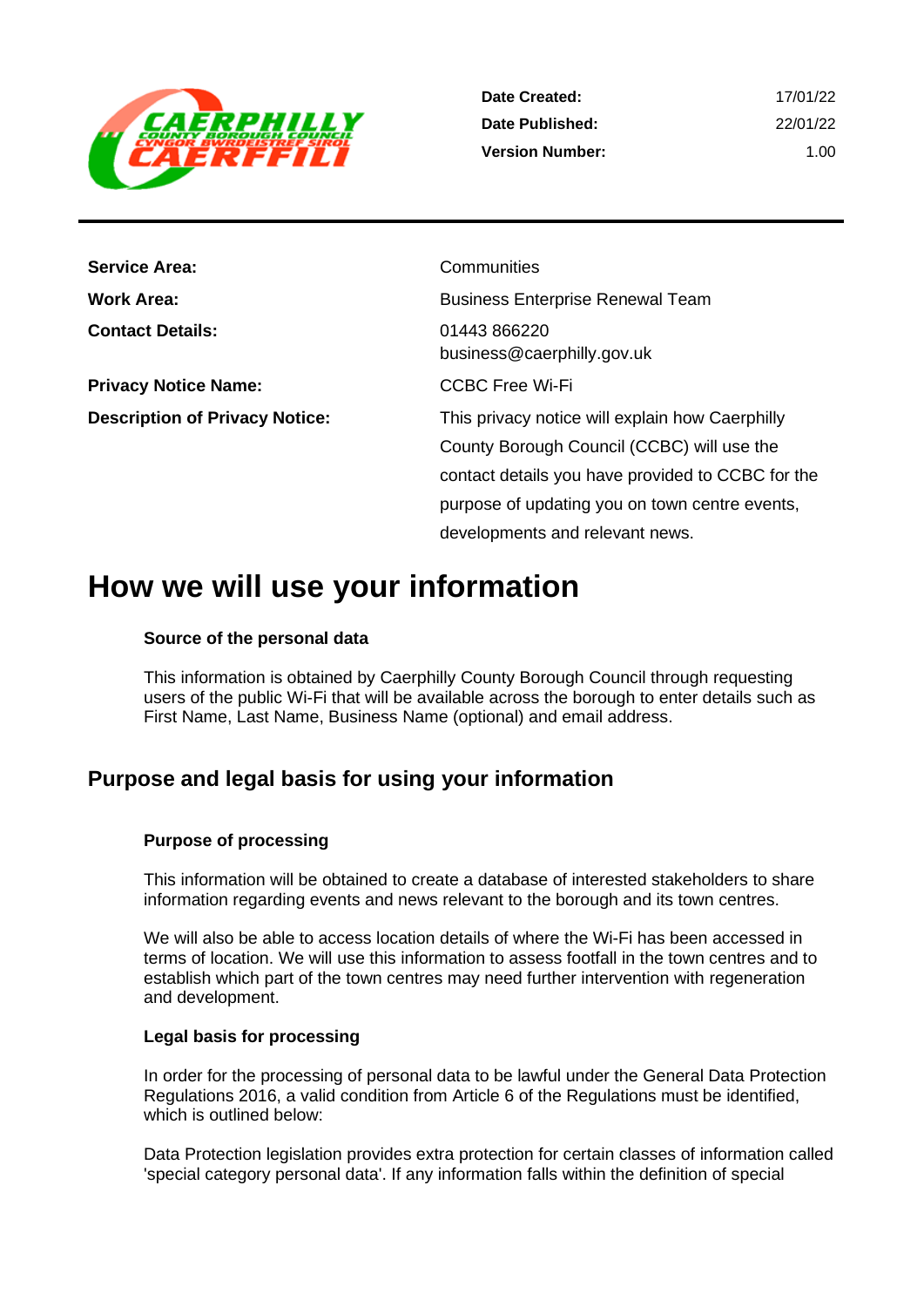category personal data then an additional condition from Article 9 of the Regulations must be identified, as outlined below:

6(f) processing is necessary for the purposes of the legitimate interests pursued by the controller or by a third party, except where such interests are overridden by the interests or fundamental rights and freedoms of the data subject which require protection of personal data, in particular where the data subject is a child.

## **Who will have access to your information**

## **Identity of Data Controller and Data Protection Officer**

The Data Controller for your information is Caerphilly County Borough Council. The Data Protection Officer is:

Ms Joanne Jones Corporate Information Governance Manager / Data Protection Officer Email: dataprotection@caerphilly.gov.uk Tel: 01443 864322

#### **Details of main users of your information**

CCBC Business Enterprise Renewal Team which encompasses town centre management, business support and events

 Business Enterprise and Renewal Team 01443 866220 / business@caerphilly.gov.uk

#### **Details of any external data processors**

WifiSpark is the platform that hosts the public Wi-Fi, as the data processor they do not own any of the data collected.

0344 848 9555

#### **Requests for information**

All recorded information held by Caerphilly County Borough Council may be subject to requests under the Freedom of Information Act 2000, Environmental Information Regulations 2004 and Data Protection legislation.

If the information you provide is subject to such a request, where possible Caerphilly County Borough Council will consult with you on its release. If you object to the release of your information we will withhold your information if the relevant legislation allows.

## **How long will we retain your information**

#### **Details of retention period**

How long Caerphilly County Borough Council retains information is determined through statutory requirements or best practice. We will retain your information for 7 years.

## **Marketing**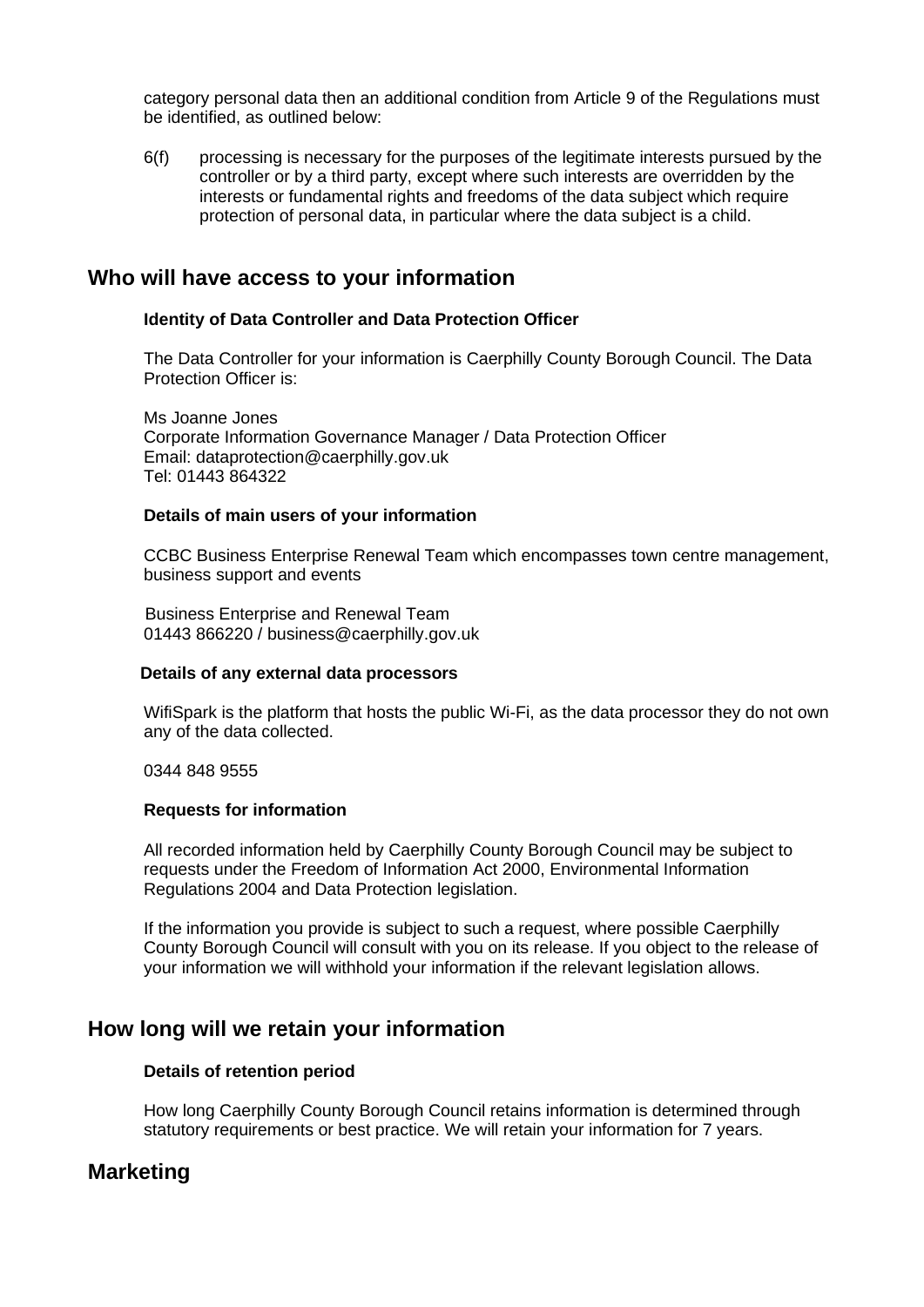## **Details of marketing**

You have consented to your contact details being used for marketing purposes. You will / have been provided with details of the marketing Caerphilly County Borough Council would like to carry out, together with any options such as how you would like to be contacted. You are able to withdraw your consent to marketing at anytime by contacting the Service Area details on the top of this form.

## **Your Rights (Inc Complaints Procedure)**

## **Your rights under the Data Protection**

Data Protection gives data subjects (those who the information is about) a number of rights:

- The right of subject access Application forms for this process are available on our website: [SAR Form](http://www.caerphilly.gov.uk/CaerphillyDocs/Council-and-democracy/sar_form.aspx)
- The right to be informed
- The right of rectification
- The right to erasure
- The right to restrict processing
- The right to object
- The right to data portability
- Rights in relation to automated decision making and profiling.

Further information on your rights is available from: [www.ico.org.uk.](http://www.ico.org.uk/)

To enact your rights please contact the service area detailed on the top of this form.

## **Complaints Procedure**

If you are unhappy with the way that Caerphilly County Borough Council has handled your request / information, you have the right of complaint. Please contact the Service Area detailed at the top of this document outlining your issues.

If you remain unhappy you also have a right of complaint to the Information Commissioner's Office. Please follow this link for further information on the complaints process.

[www.caerphilly.gov.uk/My-Council/Data-protection-and-freedom-of-information/Questions](http://www.caerphilly.gov.uk/My-Council/Data-protection-and-freedom-of-information/Questions-and-complaints)[and-complaints](http://www.caerphilly.gov.uk/My-Council/Data-protection-and-freedom-of-information/Questions-and-complaints)